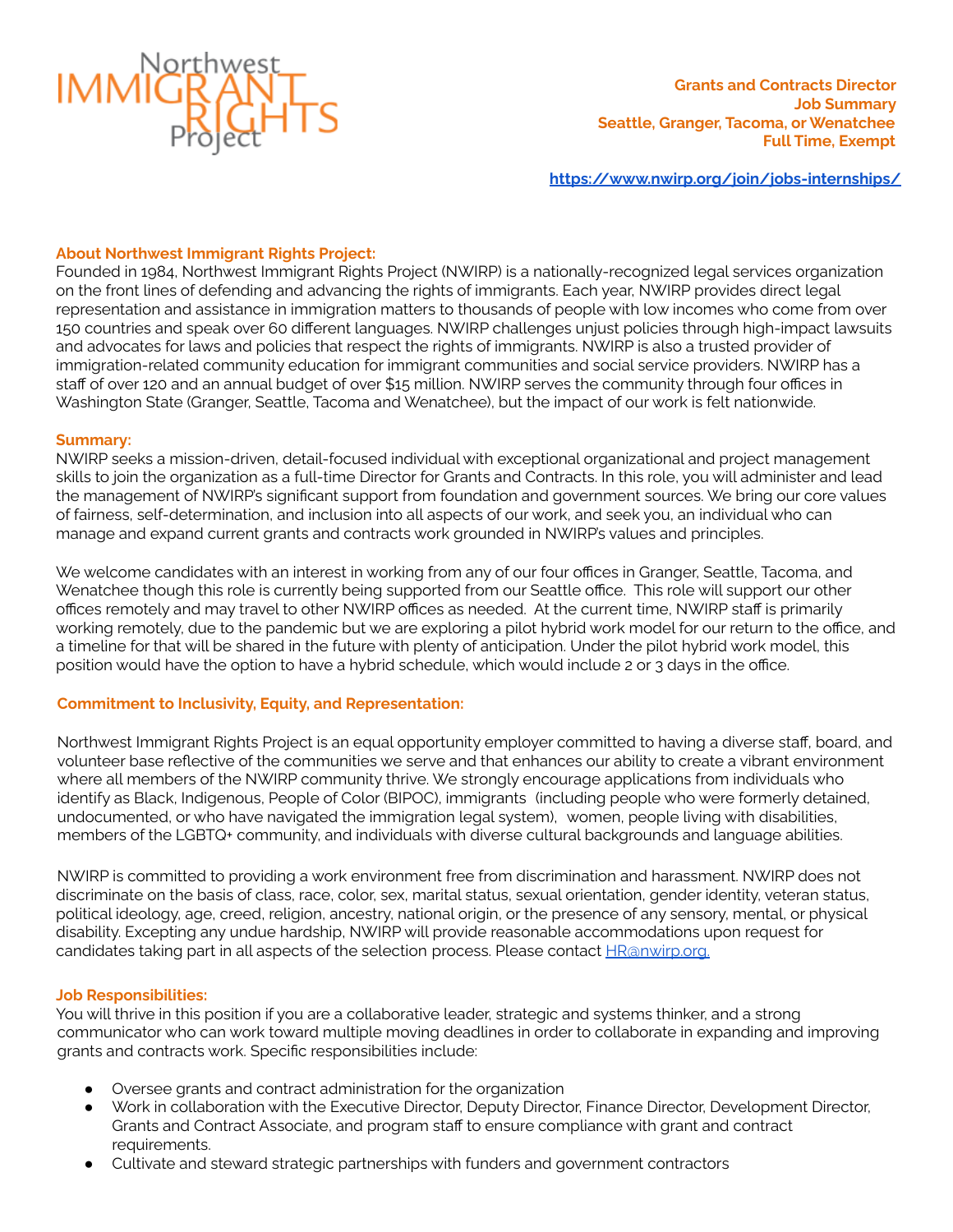- Review and audit contract performances to ensure compliance with terms, and to identify conflicts or changes requiring resolution, including extensions, renewals, and amendments
- Support the Grants and Contracts Associate in the drafting of proposals for government and foundation grants and contracts (based on strategy discussions with the Executive Director and Deputy Director)
- Develop and implement grants and grants-related program policies and procedures
- Supervise the Grants and Contracts Associate position
- Engage partner grantees and oversee implementation of funded projects
- In collaboration with the Executive Director, Deputy Director, and Finance Director, manage the allocation of grants and contracts to program staff
- Lead the development of improved systems, trainings, and resources for program staff on grant allocations and compliance
- Oversee internal controls for grant allocation (includes working with the Finance Director to create a robust, reliable reporting system for tracking time to grant allocations for our Federal audit)
- Work with the Finance Director to provide information to auditors, and discuss audit findings and strategies for improvement with auditors
- Work collaboratively with the Development team to ensure accurate and timely information-sharing, including inputting grant related information into the organization's donor management system.
- Oversee subgrantee monitoring; Provide oversight to grantees' sub-granting procedures and ensure that they are in compliance with funder requirements
- Oversee grant and contract data entry and reporting on demographics, program outcomes, and other data points to ensure data integrity
- In collaboration with the Grants and Contracts Associate, schedule, prepare, and submit complete and compelling grant proposals and reports.
- Support the development of grant request budgets in collaboration with the Finance Director.
- Support the development of proposal narratives in collaboration with the Grants and Contracts Associate.
- Cultivate and steward relationships with funders and partner grantees
- Be a part of NWIRP's management team, which includes participation in program staff/management relations and other programmatic issues as assigned by Executive Director
- Other duties may be assigned depending upon NWIRP's needs and the skills or passions of the successful candidate.
- Update LegalServer configuration generally for purposes of grant and programmatic requirements
- Create and manage reports in the case management system for grant compliance, strategic development, and assessment of outcomes

You will report to NWIRP's Executive Director.

# **Physical demands:**

While performing the duties of this job, the employee is regularly required to sit, stand and walk; use hands to finger, handle, or feel; reach with hands and arms; talk and hear; utilize a phone, computer, keyboard, pen and paper. Occasional work on night and weekend hours. Travel may be required. Travel reimbursements apply.

### **Required Character Traits:**

Above all, you must have significant and deep experience with the communities NWIRP serves and be committed to immigrant rights and our social justice [mission,](https://www.nwirp.org/about/mission/) vision, and values. You demonstrate cultural humility, and empathy when working with underrepresented and historically marginalized groups. You communicate clearly and concisely in writing and verbally. You have excellent interpersonal skills. You exude high personal integrity and professional maturity in order to establish trust, including openly accepting feedback on your performance. You always maintain confidentiality. You tenaciously carry out assigned projects to their completion.

### **Required Technical Qualifications:**

You have at least 5 years of significant experience in non-profit organizations. You have a proven track record of growth and achievement in non-profit administration or equivalent experience. You have project management experience with the ability to prioritize and meet deadlines under pressure. You have strong communication skills in writing, speaking, and listening effectively. You have meticulous attention to detail and strong organizational skills, as well as the ability to quickly grasp legal language and program data. You have experience working with databases, including donor and case management software. You have strong interpersonal skills to work in a wide variety of external stakeholders and with staff at all levels while maintaining an ability to work independently. You are highly motivated, dependable, and resourceful.